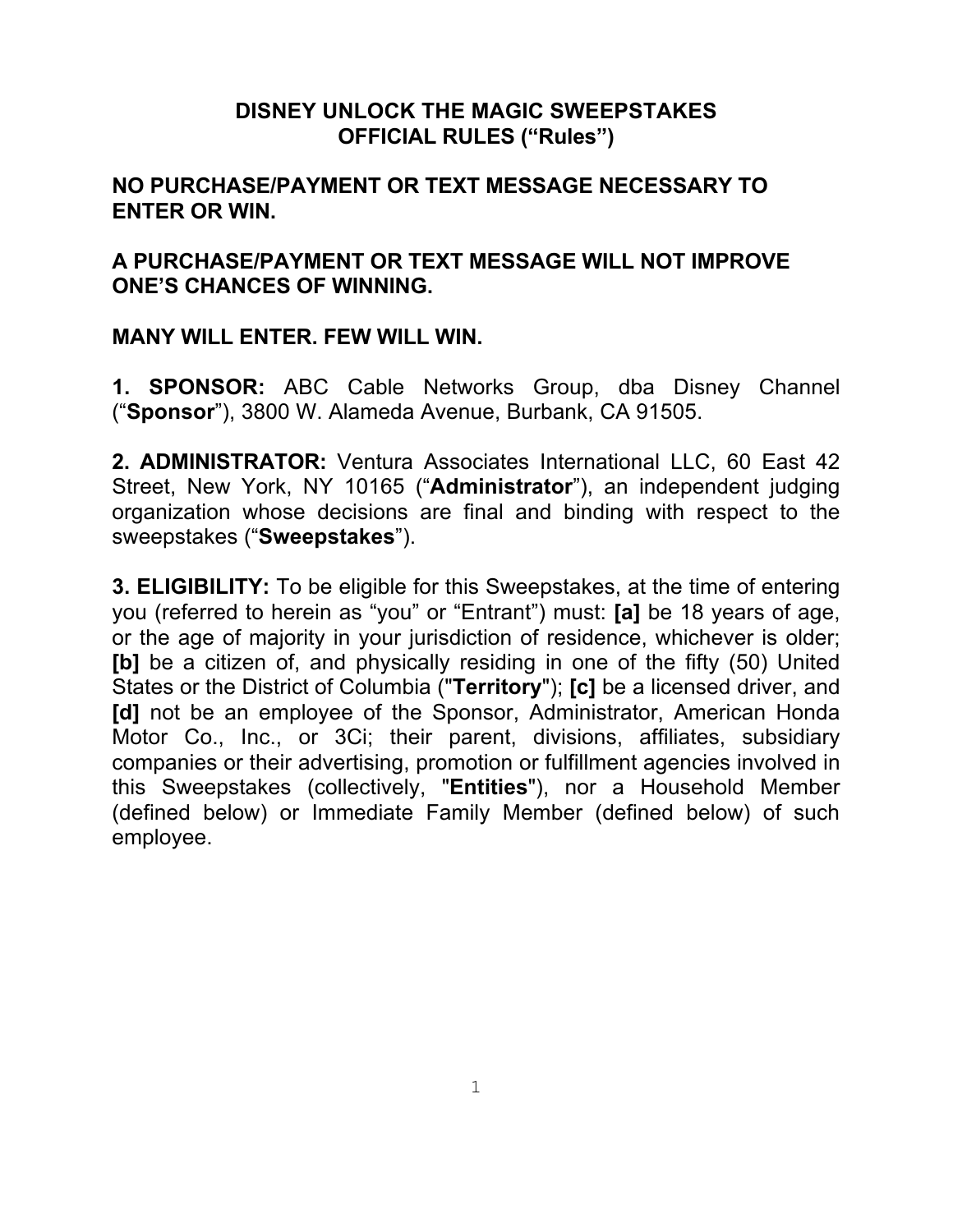"**Household Member**" shall mean people who share the same residence at least three (3) months a year, whether related or not. "**Immediate Family Member**" shall mean Parents, step-parents, grandparents, children, stepchildren, siblings, step-siblings, or spouses, regardless of where they live. For the avoidance of doubt, the above categories of ineligible persons refer to both the Entrant as well as the potential Grand Winner's Guest(s) (as defined in Section 6 below).

**4. ENTRY:** You may enter this Sweepstakes during the period beginning at 12:00pm (noon), June 12, 2017 and ending at 11:59pm, July 23, 2017 ("**Entry Period**"). For purposes of these Rules, all times and days are Pacific Time.

Entry may be accomplished in one (1) of two (2) ways:

- (a) **SMS TEXT ENTRY**: You may enter this Sweepstakes, by sending on your mobile phone ("**Mobile**") the key word "MAGIC" as an SMS text message to the SMS short code 347639 (Disney)("**SMS Entry**"). SMS Entrants will receive a confirmation SMS text message on their Mobile. All Mobile entrants must have a phone capable of two-way text messaging and digital and SMS service in order to enter the Sweepstakes using the text messaging method. Standard carrier text messaging and data charges may apply to each text message sent and received. Text messaging may not be available in all areas. **By entering via SMS Entry you grant to Sponsor/Administrator your consent to call your Mobile should you be selected as a potential winner. Your Mobile phone number will not be used for any purpose other than to send the responsive confirmation text for each daily Entry or to contact the potential winner.**
- (b) **ONLINE ENTRY:** During the Entry Period, the Sweepstakes may be entered online by a registered member ("**Member**") of Disney.com.

**Existing Member**: As a Member of Disney.com, you may enter by logging into Disney.com/UnlockTheMagic ("**Website**") with your username ("**Username**") or email address ("**Address**") and password. You can enter the Sweepstakes by following the instructions on the Website. You will need to check a box agreeing to these Rules and then hit the "Enter" button to complete your entry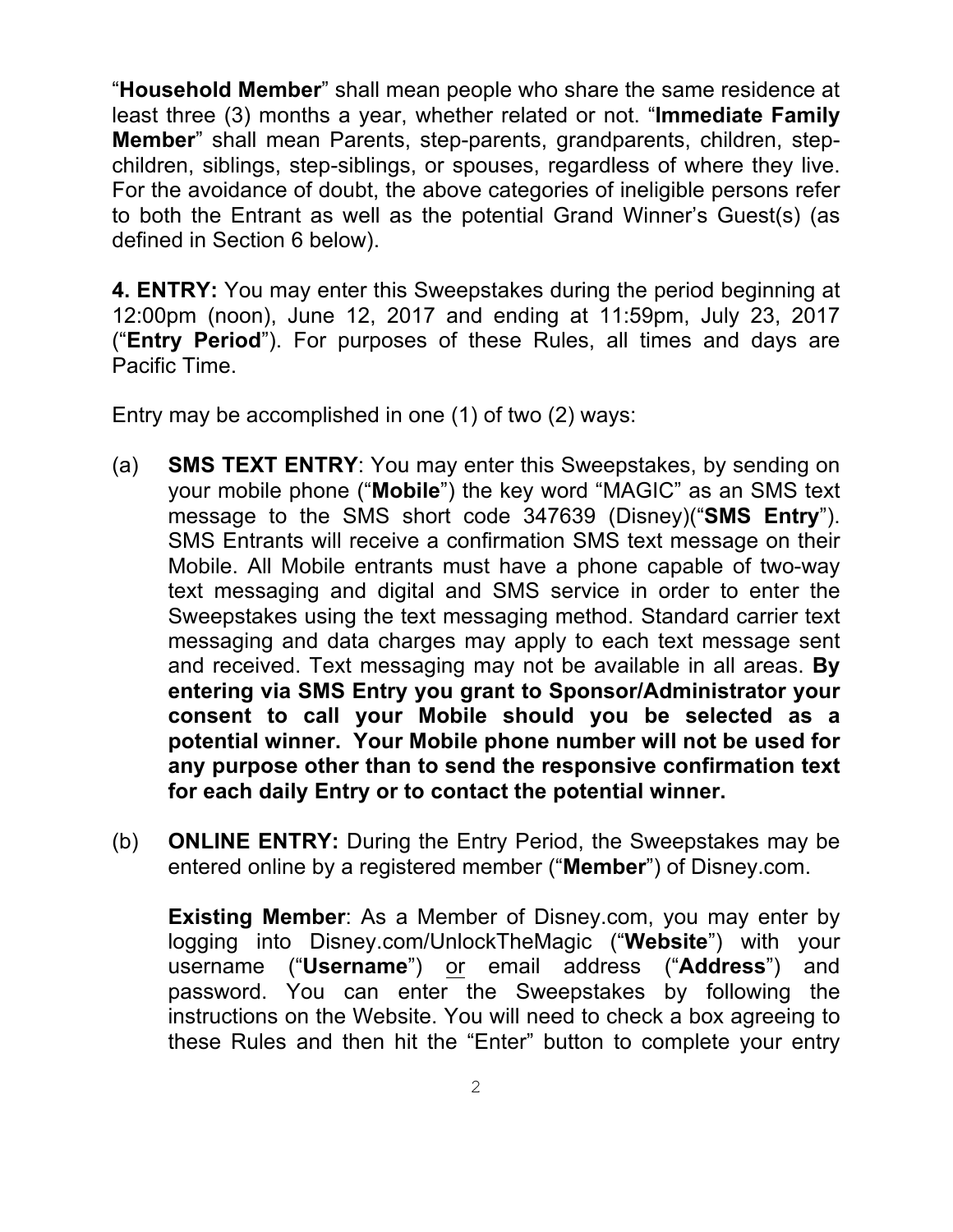into the Sweepstakes ("**Online Entry**"). If this box is not checked, you will not be able to enter the Sweepstakes; OR

**Non-Member:** If you are not a Member of Disney.com, you may become a Member for free by visiting the Website, clicking on the "Not registered?" link and providing the requested information on the registration form through the "Create Your Disney Account" section on the Website. In order to become a Member, you will be required to click where indicated to signify that you accept and agree to be bound by the Terms of Use ("**TOU**") located at http:disneytermsofuse.com. Once you are a Member, you may enter the Sweepstakes by following the instructions on the Website. You will be automatically sent back to the entry page on the Website, where you will need to check a box agreeing to these Rules and then hit the "Enter" button to complete your Entry. If this box is not checked, you will not be able to enter the Sweepstakes.

Normal internet access and usage charges imposed by your online service will apply. Sponsor's computer is the official time-keeping device for the Sweepstakes. It is solely your responsibility to notify the Sponsor if you or your parent/legal guardian changes your Address. To do so, go to https://disneyprivacycenter.com/communication-choices/ log into your account (from your computer only) with your username/Address and password, click on "Modify" and follow the instructions on how to change the Address.

**"**Entry" shall mean and refer to each SMS Entry and/or Online Entry.

**5. LIMITATIONS:** All Entries must be received during the Entry Period. **Entries are limited to one (1) Entry per person/Mobile/Address per day (regardless of method of Entry or whether one person has more than one Mobile/Address or more than one person uses the same Mobile/Address). Maximum of forty two (42) Entries allowed per person/Mobile/Address during the Entry Period.** In the event of a dispute regarding the identity of the person submitting an Entry, the Entry will be deemed to be submitted by the person in whose name the Mobile/Address is registered. Entries by any method other than those set forth above in Section 4 are void. Any use of automated or programmed methods of effecting Entry is prohibited.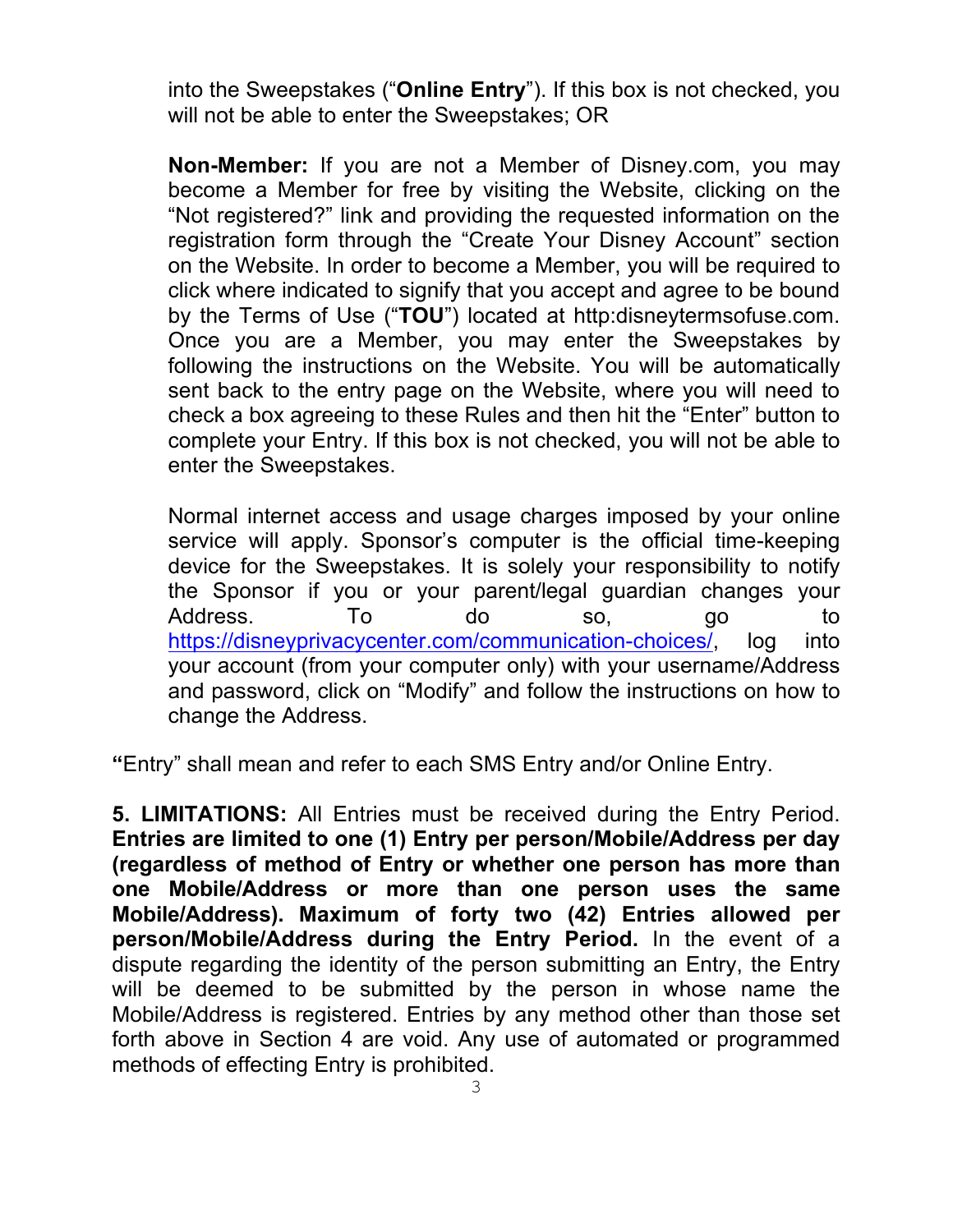For purposes of these Rules, a "day" begins at 12:00am PT and ends at 11:59pm PT except for the first day, which begins at 12:00pm (noon) PT.

Neither the Entities, nor any of their officers, directors, shareholders, employees, agents or representatives (individually and collectively, "**Releasees**") are responsible for: **[1]** Entries from persons residing, or physically located, outside the Territory; **[2]** Entries that are altered, delayed, deleted, destroyed, forged, fraudulent, improperly accessed, inaccurate, incomplete, interrupted, irregular in any way, late, lost, misrouted, multiple, non-delivered, stolen, tampered with, unauthorized, unintelligible or otherwise not in compliance with these Rules; **[3]** lost, interrupted or unavailable network, server, Internet Service Provider, Website or other connections, telephone or Mobile text messaging availability or accessibility; **[4]** miscommunications; **[5]** failed computer, satellite, telephone or cable transmissions, lines or technical failure; **[6]** failed phone, computer hardware or software or text message malfunctions, failures, technical errors or difficulties; **[7]** telephone transmissions; **[8]** technical failures; **[9]** unauthorized human intervention; **[10]** traffic congestion; **[11]** garbled or jumbled transmissions; **[12]** undeliverable emails resulting from any form of active or passive email filtering; **[13]** insufficient space in entrant's email account to receive email; **[14]** or other errors of any kind, whether due to electronic, human, mechanical, printing, production or technical errors or other causes, even if caused by the negligence of any of the Releasees. Each of such potential Entries will be disqualified and any attempt by a person to use multiple email or Mobile accounts to register more than the number of Entries allowed by these Rules may result in disqualification at Sponsor's sole discretion. Void where prohibited or restricted by law and subject to all applicable federal, state, local and municipal laws and regulations.

**6. PRIZES AND APPROXIMATE RETAIL VALUE ("ARV"): ONE (1) GRAND PRIZE ("Grand Prize"):** Grand Prize consists of: **[1]** one (1) 2018 Honda Odyssey ("**Vehicle**") (ARV: \$46,265), and **[2]** one (1) three (3) day/two (2) night trip for one (1) Grand Prize winner ("**Grand Winner**") and up to four (4) guests chosen by Grand Winner (each a "**Guest**," and together with the Grand Winner, the "**Group**") on Sponsor-selected dates to the *Disneyland®* Resort in Anaheim, CA ("**Resort**") consisting of the following elements for the Group ("**Trip**") (ARV: \$6,207): **[a]** hotel accommodations (two [2] standard rooms/quad occupancy, including room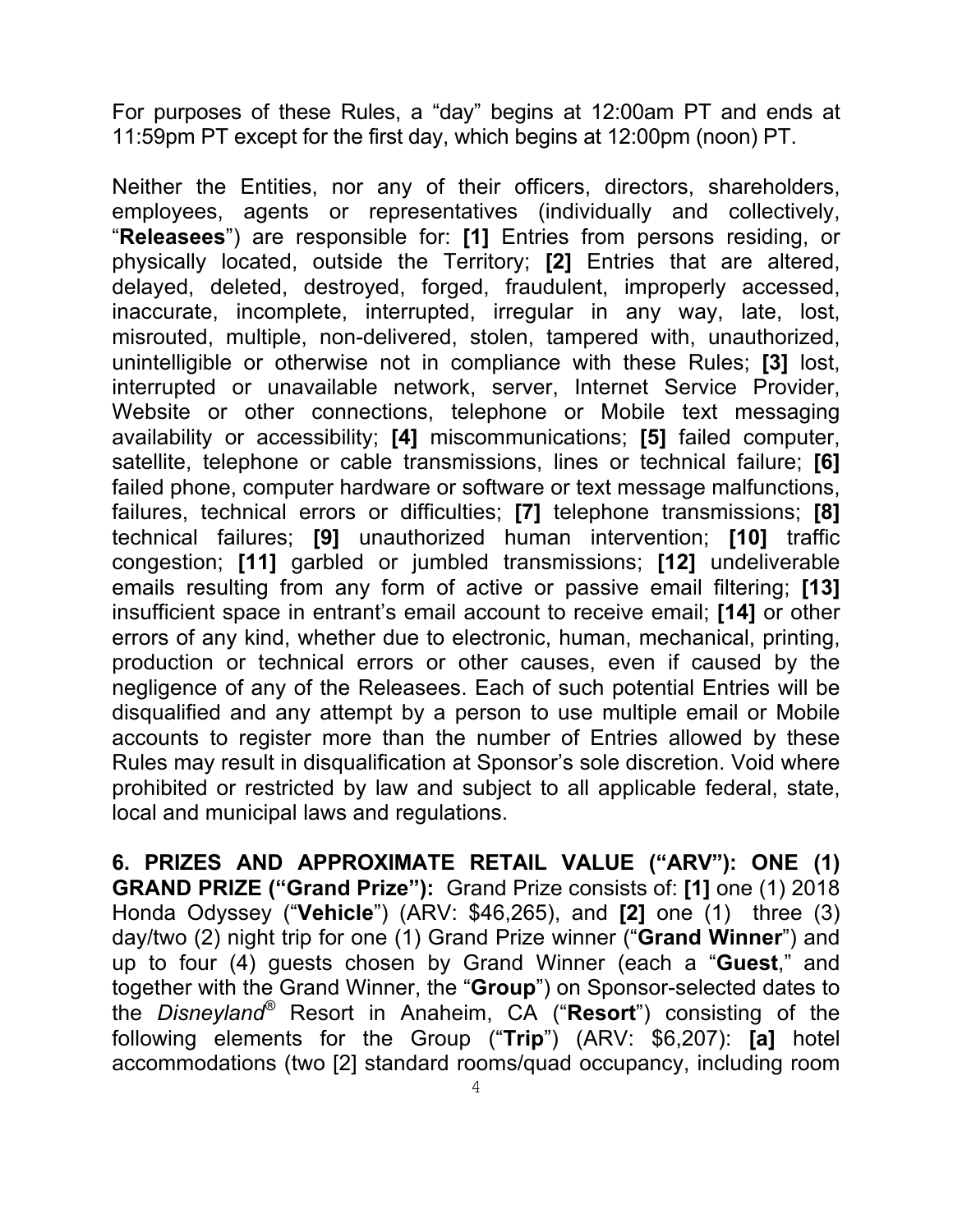tax, subject to certain room availability), for two (2) consecutive nights at a Resort hotel or Resort area hotel as selected by Sponsor in its sole discretion (daily parking is not included unless Grand Winner resides within two hundred fifty (250) miles of the Resort); **[b]** up to five (5) 3-Day *Disneyland®* Resort *Park Hopper*® tickets (subject to restrictions); **[c]** one (1) Disney Gift Card with a value of three hundred dollars (US\$300) for Grand Winner that can be used for select meals and merchandise at the Resort (subject to restrictions); **[d]** up to five (5) round-trip coach airfares between the major U.S. gateway airport closest to Grand Winner's residence ("**Departure Airport**") and a Southern California airport ("**Arrival Airport**") (airports, airline carrier(s) and flights to be selected by Sponsor in its sole discretion, with possible layovers); however, if Grand Winner resides within two hundred fifty (250) miles of the Resort, airfare will NOT be provided; and **[e]** up to five (5) round-trip ground transfers between the Arrival Airport and the Resort only if airfare is provided.

**Grand Winner is solely responsible for any and all expenses related to the Vehicle apart from its cost and any delivery/freight charges, sales tax, title charges related to its delivery to a Honda-selected Honda dealership near Grand Winner's residence ("Dealer"), including but not limited to: license and registration; insurance; and gasoline. Vehicle color, trim level, and other Vehicle options and equipment are to be Honda-selected and are subject to availability.** At the time Vehicle is delivered, Grand Winner must have a valid driver's license and provide a valid social security number and evidence of insurance. Delivery of Vehicle must be taken from the Dealer on an agreed upon date. If Grand Winner is unable to pick up the Vehicle at the Dealer, an additional delivery fee may apply which will be solely the Grand Winner's responsibility. All income taxes on the value of the vehicle shall be solely the Grand Winner's responsibility.

All expenses not specifically mentioned herein are not included and are solely the Grand Winner's responsibility, including, but not limited to: roundtrip transportation between the Grand Winner's residence and the Departure Airport, airport departure fees, baggage fees, travel insurance, alcoholic beverages, tax, food, gratuities and tips, insurance, laundry service, spa treatments, merchandise, room service, incidental expenses, service charges, souvenirs and telephone calls and any other charges not explicitly included herein. Any damaged, lost or stolen gift cards will not be replaced. Gift cards are not redeemable or exchangeable for cash (except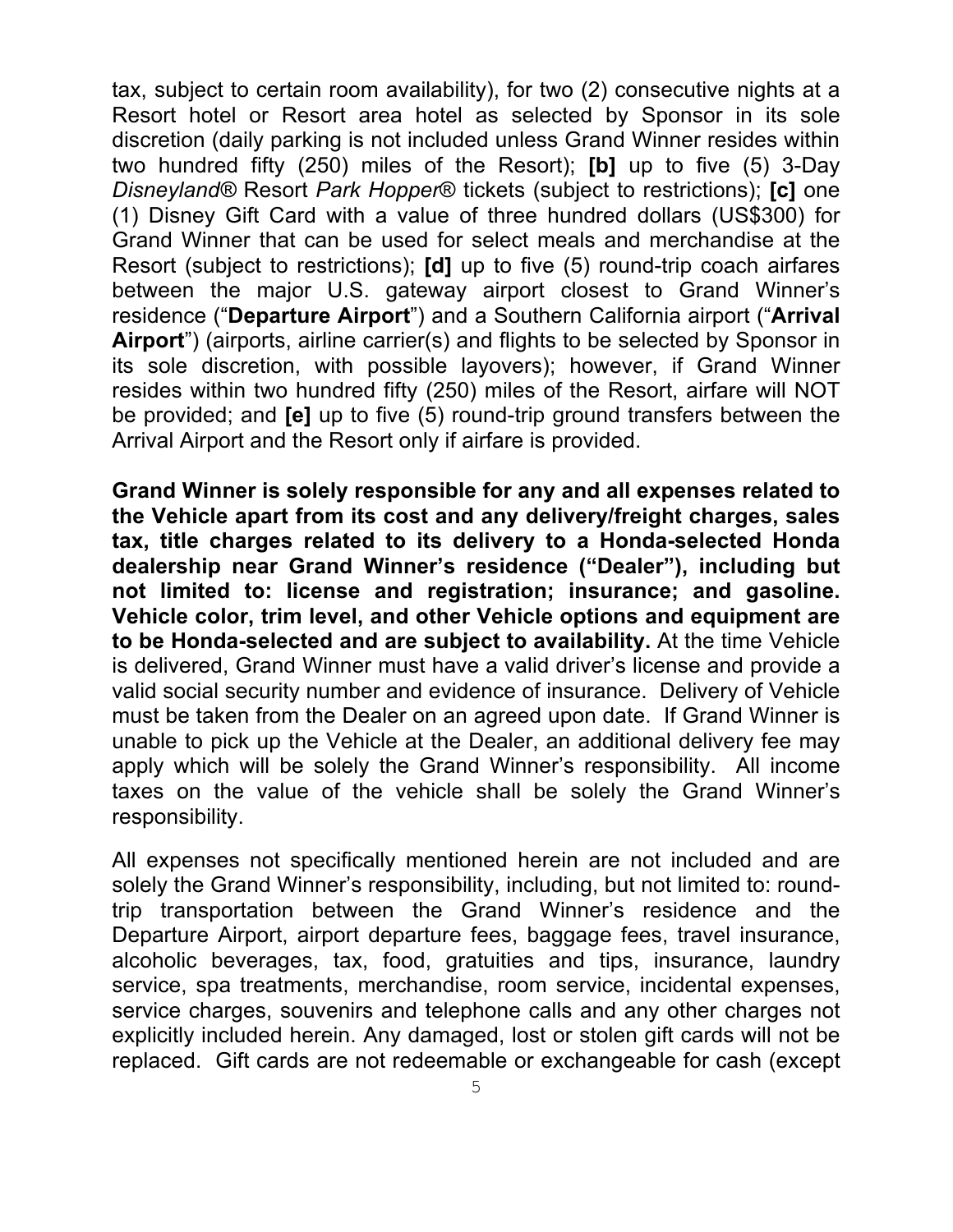as required by law) and are subject to all terms and conditions of use as established by issuer. All terms and conditions of the Disney Gift Card (available at https://www.disneygiftcard.com/terms/) are applicable. Fulfillment of travel and lodging are subject to air travel/flight availability, certain hotel/room availability, certain restrictions, blackout dates and Sponsor's approval. Airline carrier and hotel regulations and conditions, including, but not limited to, any age restrictions and requirements, apply. If Grand Winner chooses to bring less than the allotted number of Guests, the Trip will be awarded in increments suitable for the actual number of participants with no substitute prize or compensation provided to the Grand Winner. Grand Winner is solely responsible for any actions, claims or liabilities of the Group, related to any use or misuse of the Grand Prize or any Grand Prize-related activity or travel. Grand Winner and Guests must complete Trip on Sponsor-selected dates between September 1, 2017 and September 1, 2018, or Grand Prize will be forfeited in its entirety (including, without limitation, any theme park tickets). No extensions will be granted. Travel arrangements must be made through Sponsor's agent and Sponsor shall determine airline and flight itinerary in its sole discretion. Once the travel schedule has been arranged, it cannot be altered and failure of Grand Winner to follow such schedule shall not obligate Sponsor in any way to provide him/her with alternate arrangements. Airline tickets are nonrefundable, non-transferable, and are not valid for upgrades. Releasees are not responsible for any expenses incurred as a consequence of airline cancellations or delays. Sponsor will not replace any lost, mutilated, or stolen tickets, travel vouchers or certificates. Theme park attractions and entertainment may be seasonal and subject to change without notice. Terms and conditions as set forth on the theme park tickets shall apply. If the Grand Prize is awarded to a non-resident of California, the Grand Prize will also include an estimated cash amount of \$3,673.04, which cash amount will be withheld to defray his/her payment of taxes payable as a result of winning the Grand Prize. ARV for Grand Prize: \$52,472 (if Grand Winner is a resident of California) or \$56,145.04 (if Grand Winner is not a resident of California), which will vary depending upon points of departure and destination and fluctuation of hotel rates and airfares.

**TWENTY FIVE (25) FIRST PRIZES** (each, a "**First Prize**")**:** one (1) "Mickey & the Roadster Racers" prize pack including the following elements: (a) Mickey and the Roadsters Canteen for Kids; (b) Donald Duck Transforming Pullback Racer – Mickey and the Roadster Racers; (c) Goofy Transforming Pullback Racer – Mickey and the Roadster Racers; (d) Daisy Duck Plush –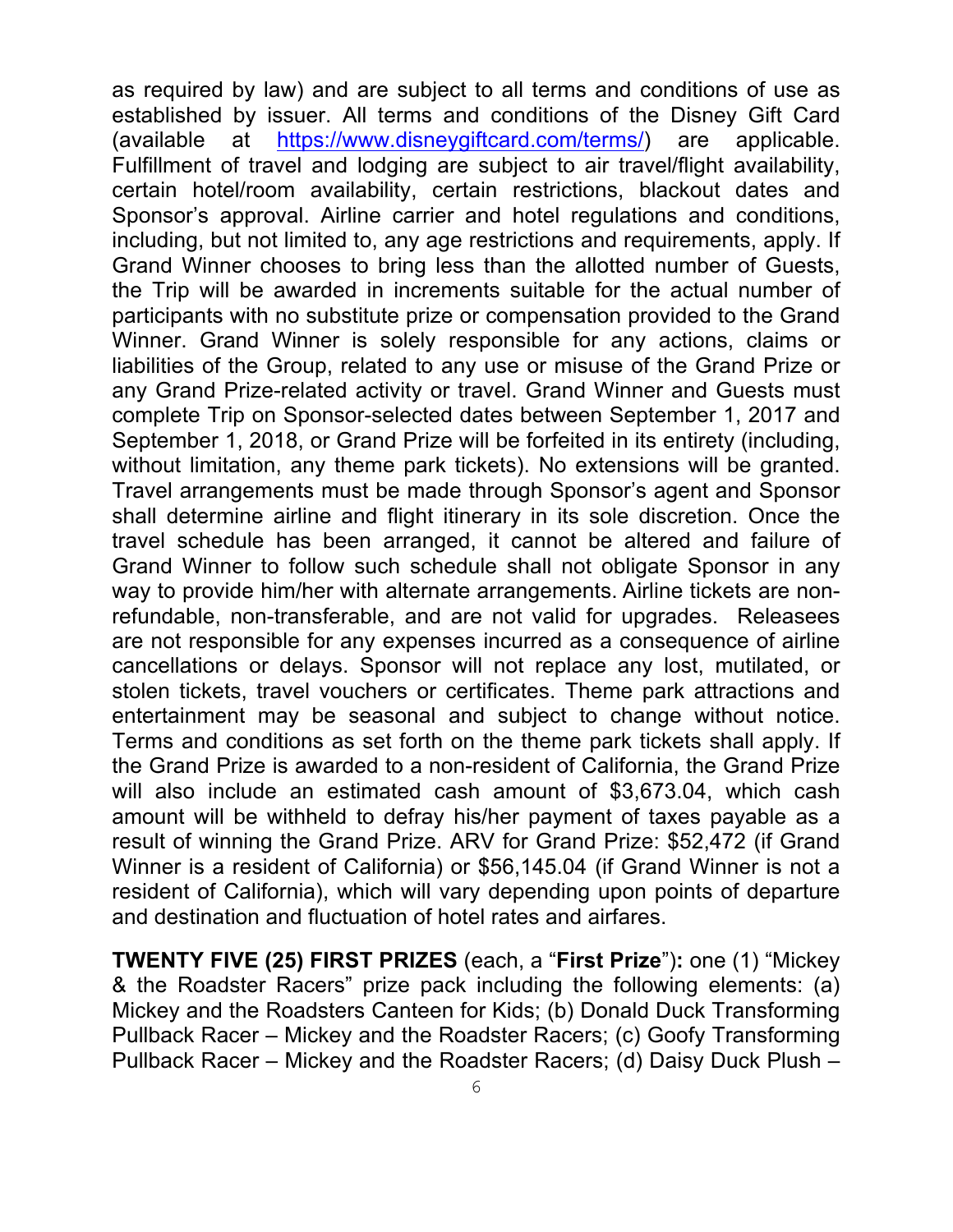Mickey and the Roadster Racers (small 9-1/2 inches); (e) Donald Duck Plush – Mickey and the Roadster Racers (small 8-3/4 inches); (f) Minnie Mouse Transforming Pullback Racer – Mickey and the Roadster Racers; (g) Daisy Duck Transforming Pullback Racer – Mickey and the Roadster Racers; (h) Minnie Mouse Plush – Mickey and the Roadster Racers (small 10 inches); (i) Mickey Mouse Plush – Mickey and the Roadster Racers (small 9-1/2 inches), and (j) Fisher-Price Disney Mickey and the Roadster Racers – Mustard Run. (ARV for each First Prize: \$122.54).

Total ARV of all prizes: \$59,208.54. Limit one prize per person/Mobile/Address.

If the actual value of any prize is less than the stated ARV, the difference will not be awarded. Any depiction of any prize is for illustrative purposes only and may not reflect the actual prize won. Prizes are not redeemable for cash or transferable, except the Grand Prize is transferable to a surviving spouse residing in the same household. No substitution allowed except, at Administrator's sole discretion, a prize of equal or greater value may be substituted. Administrator will not replace any lost, damaged or stolen prize. Upon Grand Winner's request and at Sponsor's approval, the Vehicle may be separated from the Trip portion of the Grand Prize (i.e., Grand Winner may choose to accept only the Vehicle, only the Trip or both). If that should occur, the portion of the Grand Prize not accepted will be forfeited and will not be awarded. Prize elements may not be separated except as noted. A prize cannot be used in conjunction with any other promotion or offer. All prizes will be awarded provided prizes are validly claimed by October 31, 2017, after which no alternate winners will be selected, nor unclaimed prizes awarded.

**7. PROCEDURES:** All Entries must be received during the Entry Period. On or about July 31, 2017, in random drawings conducted by the Administrator, the potential winners will be selected from among all eligible Entries received. The decision of the Administrator shall be final and binding. Odds of winning a Prize depend on the total number of eligible Entries received during the Entry Period.

**8. WINNERS:** On or about August 1, 2017, potential winner(s) will be notified via email or Mobile, as appropriate, to obtain their mailing addresses as well as any additional required information or responses.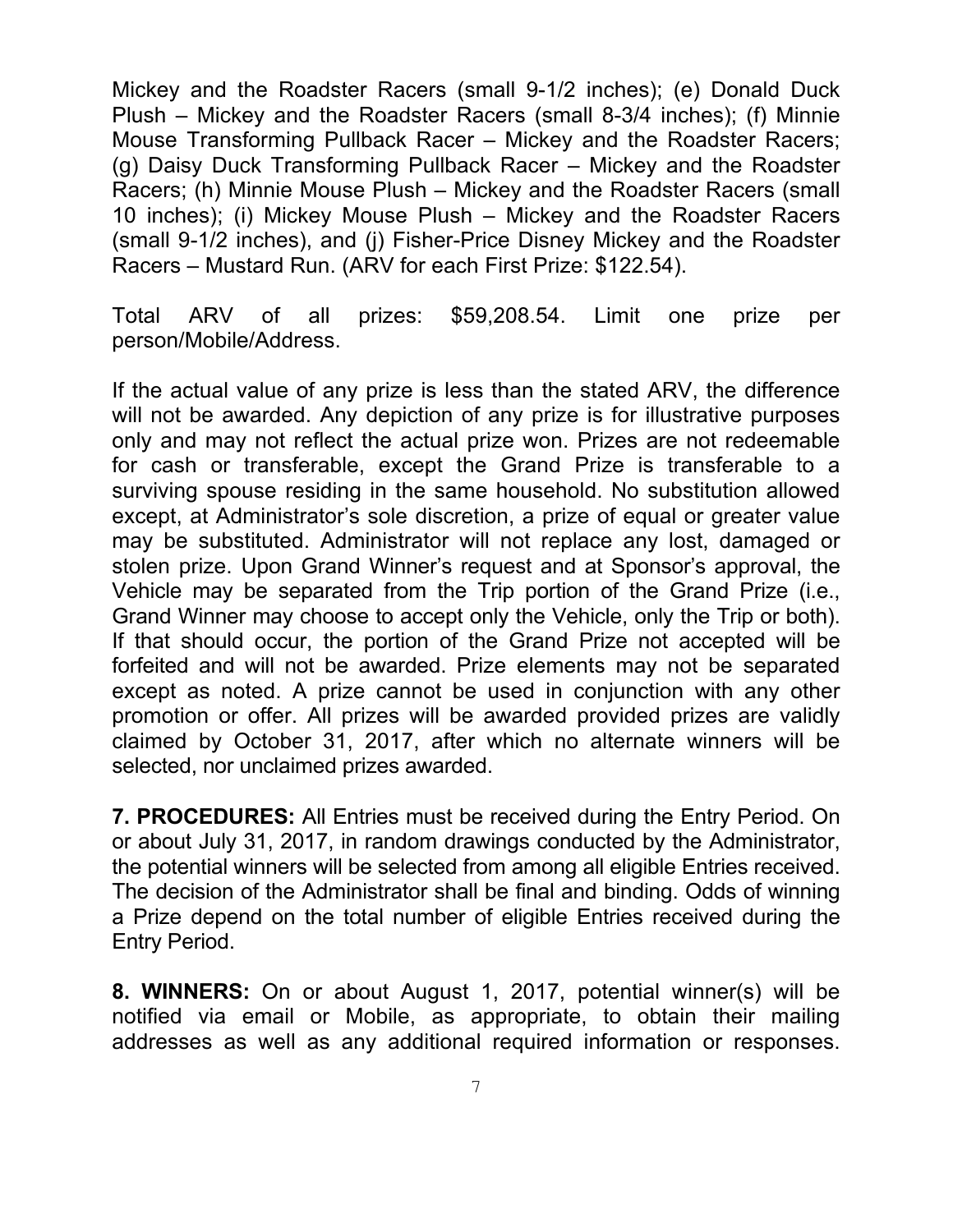Once a mailing address is available, the potential Grand Winner will be sent paperwork by overnight delivery service. First Prize winners will not receive any further paperwork. At the sole discretion of the Administrator, disqualification, forfeiture and the selection of an alternate winner may result from any of the following: **[1]** a potential winner's failure to respond to notification within **four (4) business days** after transmission; **[2]** the return of an email notification as undeliverable after three (3) attempts; **[3]** the return of any other notice or a prize as undeliverable; **[4]** a potential winner's failure to provide Administrator with satisfactory proof of age, identity, residency; **[5]** a potential winner's failure to provide Administrator with satisfactory proof that he/she is the authorized account holder of the Mobile or Address associated with the winning Entry; **[6]** a potential winner's failure to provide required additional information upon Administrator's request; **[7]** the potential Grand Winner's failure to execute and return an Affidavit of Eligibility/Liability/Publicity Release within **five (5)** business days after its mailing; **[8]** the potential Grand Winner's failure to be available to complete the Trip on a Sponsor-selected date between September 1, 2017 and September 1, 2018; **[9]** a potential First Prize winner's failure to claim any prize within four (4) business days after it is sent; **[10]** a potential winner's failure to validly claim any prize by October 31, 2017; and **[11]** any other noncompliance with Rules. All First Prizes for qualified winners will be delivered within twelve (12) weeks after Administrator's receipt of valid mailing addresses and verification of eligibility and compliance with these Rules, including return of all required documentation. In the event of any prize forfeiture, the Administrator may, in its sole discretion, award or not award the forfeited prize to an alternate winner. The Group must travel together on the same itinerary for the Grand Prize, and air transportation must be round-trip from/to the Departure Airport/Arrival Airport. Each member of the Group is solely responsible for obtaining any and all necessary travel documents (i.e. valid government issued photo I.D, etc.) before departure. The Group will be required to execute a Release of Liability prior to ticketing. Anyone in the Group who is a minor must be accompanied on the Trip by his/her parent/legal guardian as part of the Group (the minor and his/her parent/legal guardian will each be a Guest, unless the Grand Winner is the minor Guest's parent/legal guardian). All taxes are solely the responsibility of each winner, and the Grand Winner will receive an IRS Form 1099 reflecting the value of his/her prize. Grand Prize is subject to California non-resident withholding taxes if Grand Winner is a non-resident of California, and Grand Winner may receive Form 592-B reflecting the final actual value of the Grand Prize.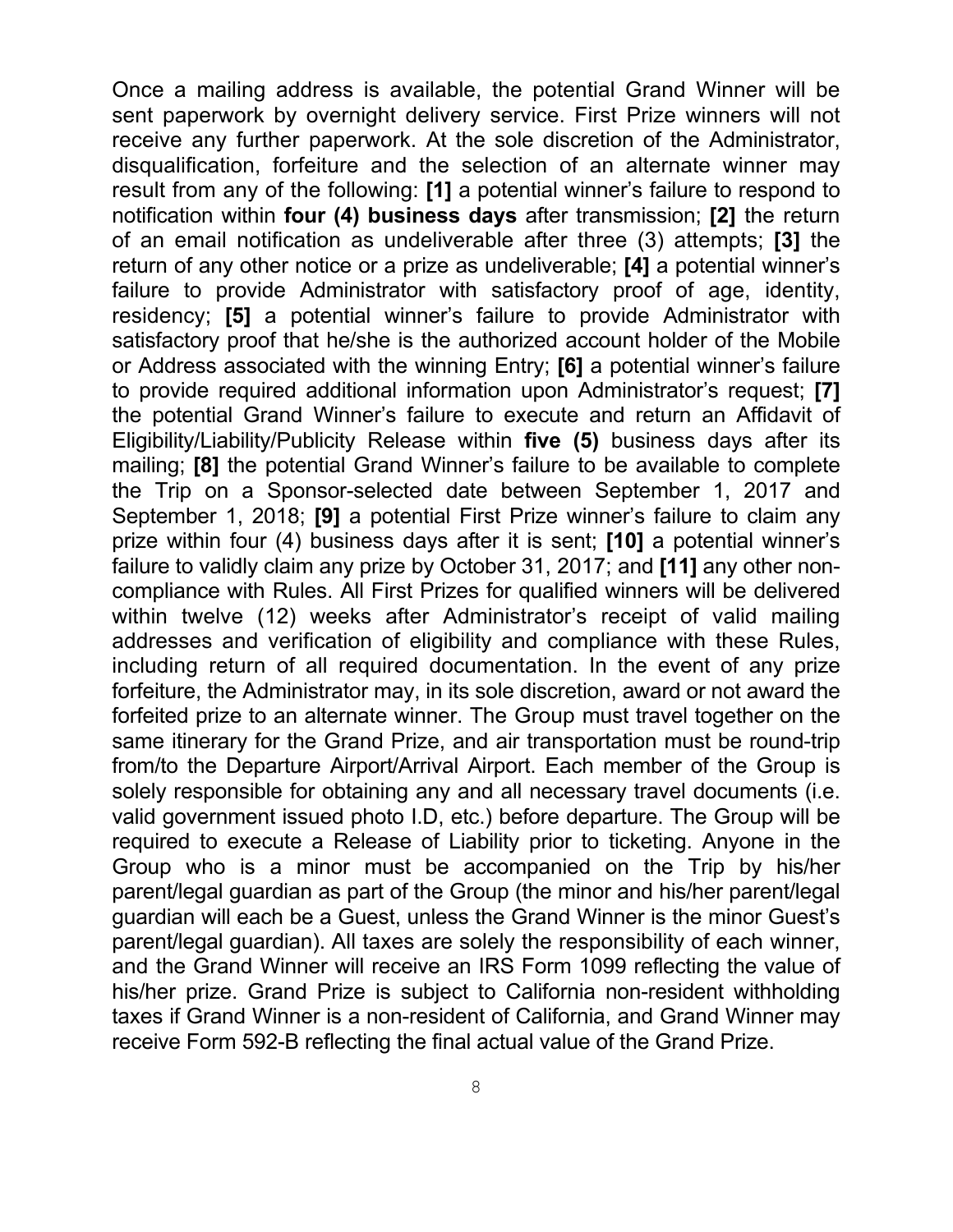**9. PRIVACY POLICY/DATA COLLECTION:** Information provided by you for this Sweepstakes is subject to Sponsor's privacy policy located at https://disneyprivacycenter.com ("**Privacy Policy**").

**10. CONDITIONS:** By entering this Sweepstakes and/or accepting any prize, you agree that: **[1]** you have all rights, permissions and consents necessary to grant the rights to Sponsor as expressed herein; **[2]** you will abide by and be bound by the Rules and the Sponsor's/Administrator's decisions and the Privacy Policy; **[3]** the Entry becomes solely the Sponsor's property and will not be returned; **[4]** you release and hold harmless the Releasees from any and all liability for claims, injuries, losses or damages of any kind, including without limitation, death and/or bodily injury, resulting, in whole or in part, directly or indirectly, from the awarding, delivery, acceptance, use, misuse, possession, loss or misdirection of any prize; participation in the Sweepstakes or any Sweepstakes-related activity or travel or from any interaction with, or downloading of, computer Sweepstakes information or information accessed or acquired without authorization; **[5]** the prizes are awarded "AS IS" and WITHOUT WARRANTY OF ANY KIND, express or implied, (including, without limitation, any implied warranty of merchantability or fitness for a particular purpose) and the Releasees do not make any representation, warranty or guarantee, express or implied, relating to the Sweepstakes or prizes; **[6]** a winner's acceptance of any prize constitutes the grant to Sponsor and assigns of an unconditional right to use winner's name, address (city and state only), voice, likeness, photograph, biographical and prize information and/or statements about the Sweepstakes for any programming, publicity, advertising and promotional purposes without additional compensation, except where prohibited by law; **[7]** in the event viruses, bugs, unauthorized human intervention, Acts of God, acts or regulations of any governmental or supra-national authority, war, national emergency, accident, fire, riot, strikes, lock-outs, industrial disputes, acts of terrorism or other matters beyond the Administrator's reasonable control, corrupt, prevent or impair the administration, security, fairness or proper play of the Sweepstakes, so that it cannot be conducted as originally planned, except where prohibited by law, Administrator has the right, in its sole discretion, to modify the Rules or to cancel, modify, terminate or suspend the Sweepstakes; and in such event, to select winners by such method as Administrator in its sole discretion shall consider equitable and in the event the Trip has already commenced, to terminate the Trip and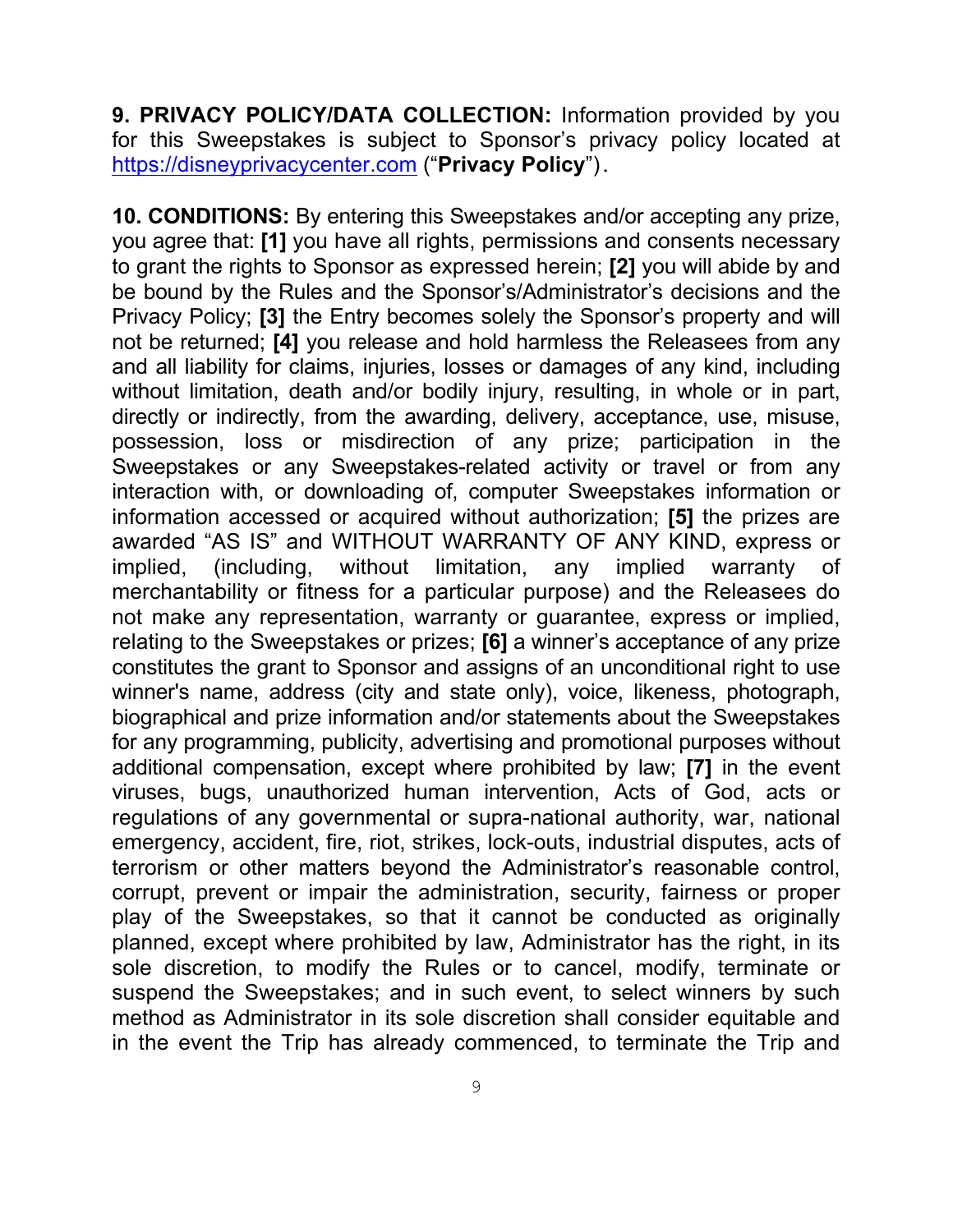return the Group to any Departure Airport as soon as reasonably possible; **[8]** the Releasees are not responsible for typographical or other errors in the offer or administration of this Sweepstakes, including, but not limited to: errors in the advertising, Rules, selection and announcement of the winners and distribution of the prizes; **[9]** any portion of any prize not accepted or used by any winner will be forfeited; **[10]** the Releasees are not responsible for any inability of any winner to accept or use any prize (or any portion thereof) for any reason; **[11]** the Administrator has the right, at any time and at its sole discretion, to disqualify any individual it suspects to be doing any of the following: **(a)** tampering or attempting to tamper with the entry process or the operation of the Sweepstakes or the Website and/or App; **(b)** violating the Rules; **(c)** violating the terms of service, Privacy Policy or other terms, conditions of use and/or general rules or guidelines of any Sweepstakes property or service; **(d)** acting in an un-sportsmanlike or disruptive manner, or with intent to annoy, abuse, threaten or harass any other person or **(e)** for any other good cause as determined solely by the Administrator; **[12]** Administrator has the right to lockout an entrant whose eligibility is in question or who has been disqualified or is otherwise ineligible to enter the Sweepstakes; **[13]** since any attempt by any individual to damage the Website or undermine the legitimate operation of this Sweepstakes or the Website is a violation of these Rules as well as criminal and civil laws, and should Administrator believe or become aware that such an attempt has been, is being, or will be made, it has the right to seek remedies and damages from any responsible individuals to the fullest extent permitted by law, including without limitation criminal prosecution; **[14]** all disputes, claims and causes of action at law or in equity (individually, "**Claim**") arising out of or relating to this Sweepstakes, the meaning or interpretation of the Rules or any prize awarded shall be resolved by applying the laws of California, without regard to conflict of laws provisions therein, and shall be solely and exclusively brought in the state or federal courts within that state (except all Claims arising out of or relating to the Trip shall be solely and exclusively brought in state or federal courts within Orange County, California); **[15]** all Claims shall be resolved individually, without resort to any form of class action; **[16]** all Claims, judgments and awards shall be limited to actual out-of-pocket costs incurred, but in no event include attorneys' fees, and under no circumstances will any entrant be permitted to obtain awards for, and he/she hereby waives all rights to claim punitive, incidental, special, consequential damages and any other damages, other than for actual out-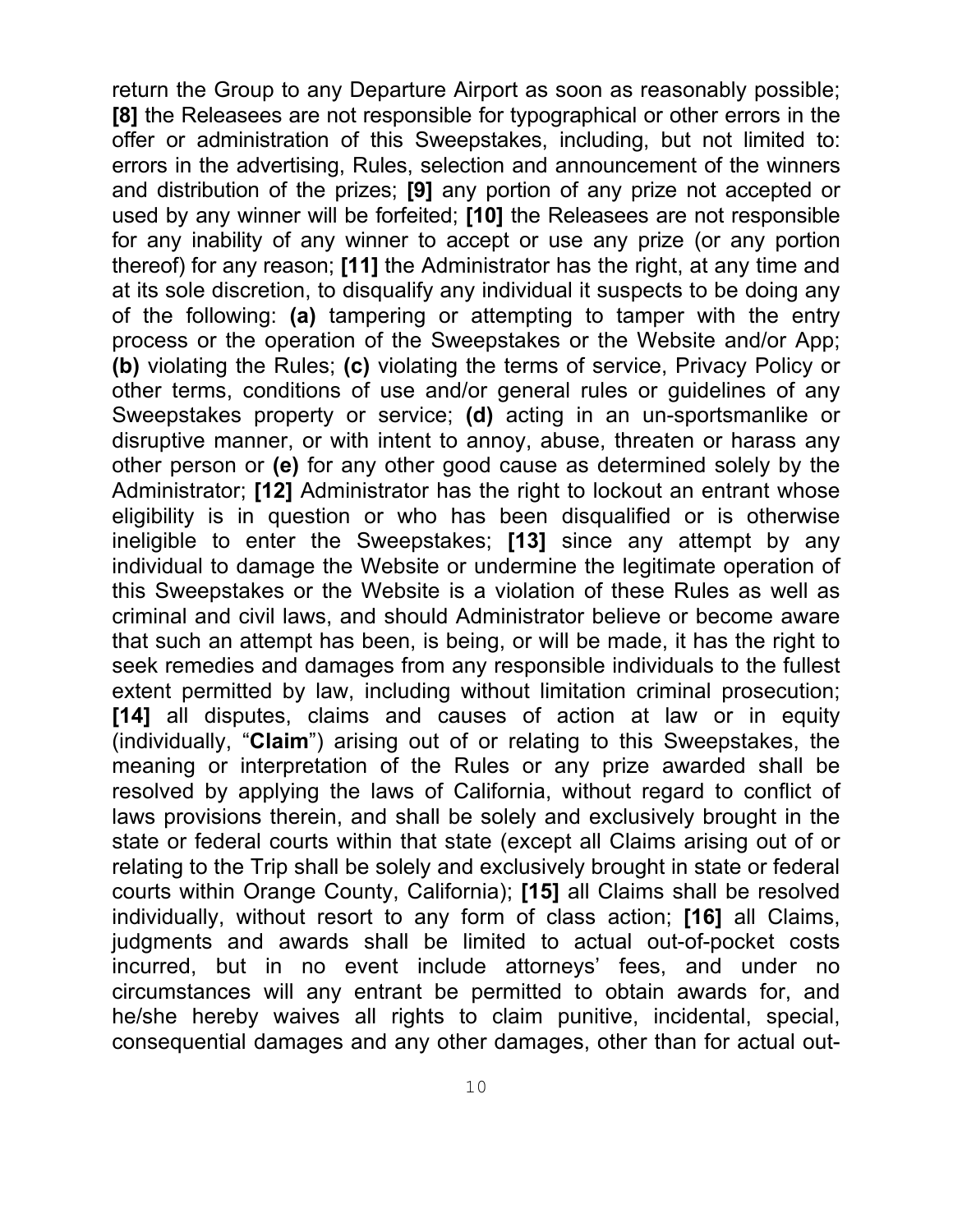of-pocket expenses and waives all rights to have damages multiplied or otherwise increased; **[17]** Administrator has the right to modify prize award procedures at its sole discretion; **[18]** the Releasees are not responsible for the cancellation, postponement or unavailability of any element of any prize, and if such occurs, the prize will be awarded without that particular element(s) of the prize; **[19]** Grand Winner's acceptance of the Grand Prize constitutes the grant of an unconditional right to Sponsor and assigns to photograph, film, or otherwise capture the fulfillment of the Grand Prize ("**Fulfillment Filming**"), and Sponsor shall have the unconditional right to reproduce, distribute, display, exhibit, transmit, broadcast, stream, synchronize with visual material, modify, amend, create derivative works, and otherwise use and permit others to use the Fulfillment Filming throughout the universe in any and all media now known or hereafter devised, in all languages and in all versions, in perpetuity, without compensation, except where prohibited by law; **[20]** Sponsor's use of the Fulfillment Filming will not give rise to any claims of infringement, invasion of privacy, defamation or claims for performance or payment of any kind, including, but not limited to, payment of re-use fees, residuals or license fees; **[21]** Sponsor shall have the right to make such changes to the Fulfillment Filming and make such uses thereof as it deems necessary or desirable, including but not limited to the right to use, edit, and reproduce and/or alter the Fulfillment Filming in perpetuity, in its entirety or in part, for any commercial and promotional purposes worldwide without any consultation or additional permission, or compensation, credit or attribution; **[22]** the Trip cannot be sold, nor can Grand Winner charge members of his/her Group for participating in the Grand Prize; **[23]** in the event there is a discrepancy or inconsistency between disclosures or other statements contained in any Sweepstakes promotional materials and the terms and conditions of these Rules, these Rules shall prevail and govern; and **[24]** you are solely responsible for all fees incurred through your wireless phone service for text messages associated with participation in this Sweepstakes.

**11. RULES & WINNERS' LIST:** For a list of winners (after August 31, 2017 and before September 30, 2017) and/or Rules (before July 23, 2017), send a self-addressed, stamped envelope to: Disney Unlock the Magic Sweepstakes, c/o Ventura Associates International, LLC, ATTN: HD, 60 East 42 Street, NYC, NY 10165. A copy of the Rules may also be obtained by printing this webpage.